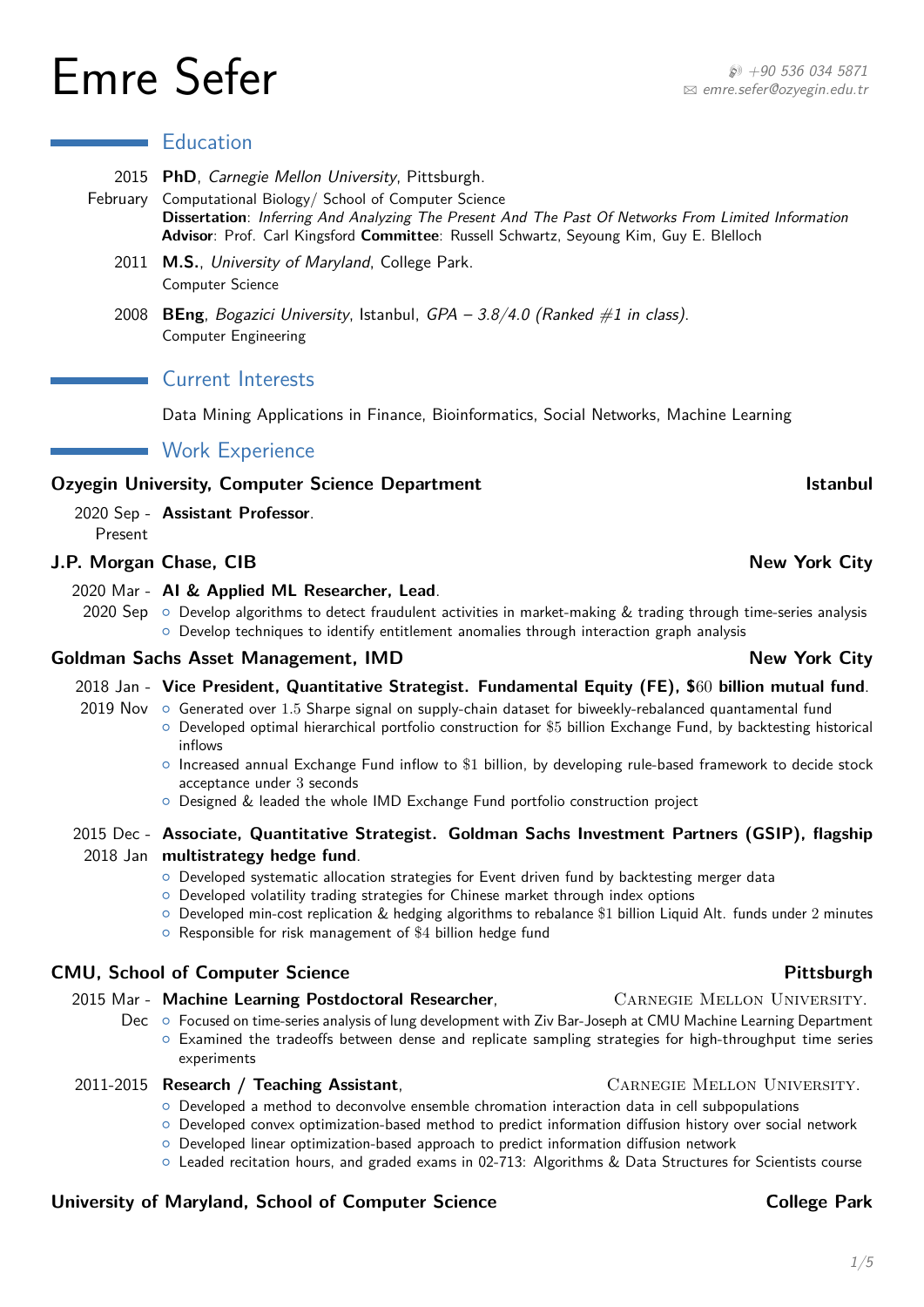### 2008-2011 **Research / Teaching Assistant**, **Example 2008-2011 <b>Research / Teaching Assistant**,

- $\circ$  Developed MRF-based method to predict protein annotation with provably optimal guarantees
- { Developed unsupervised tree-based method to reconstruct species interaction network history
- { Leaded recitation hours, and graded exams in CMSC 131, CMSC 433, CMSC 423 courses

### **Publications**

### Journal Publications under Review

- { [1] Necla Nisa Soylu and **Emre Sefer**. BERT2OME: Prediction of 2'-O-methylation Modifications from RNA Sequence by Transformer Architecture Based on BERT. IEEE/ACM Transactions on Computational Biology and Bioinformatics, Under Review 2022
- { [2] **Emre Sefer**. SCMIN: Convex Inference of Scale-free Contact Networks over COVID Diffusion Data. IEEE/ACM Transactions on Computational Biology and Bioinformatics, Under Review 2022
- { [3] Zehra Erva Ergun and **Emre Sefer**. FinSentiment: Predicting Financial Sentiment Through Transfer Learning. International Review of Financial Analysis, Under Review 2022
- { [4] Batuhan Eralp and **Emre Sefer**. Joint Analysis of sQTL and Hi-C Reveals Spatial Proximity Between sQTLs and Target Genes in Cancer Tissues. BMC Genomic Data, Under Review 2022
- { [5] **Emre Sefer**. A Comparison of Alignment Algorithms for Whole Genome Bisulfite Sequencing in Mammals. Algorithms for Molecular Biology, Under Review 2022
- { [6] **Emre Sefer**. Large-scale Modular Graph Inference over SEIR Diffusion Dynamics. Applied Network Science, Under Review 2022
- { [7] **Emre Sefer**. MOCMIN: Convex Inferring of Modular Contact Networks over COVID Diffusion Data. Turkish Journal of Electrical Engineering and Computer Sciences, Under Review 2022

### Journal Publications

- { [12] **Emre Sefer**. A Comparison of Topologically Associating Domain Callers over Mammals at High Resolution. BMC Bioinformatics, April 2022
- { [11] **Emre Sefer**. Biocode: A Data-Driven Procedure to Learn the Growth of Biological Networks. IEEE/ACM Transactions on Computational Biology and Bioinformatics, April 2022
- { [10] **Emre Sefer**. Joint Modeling of Epigenome and Transcriptome Effects in 3D Genome. BMC Genomics, April 2022
- { [9] **Emre Sefer**. Hi-C Interaction Graph Analysis Reveals the Impact of Histone Modifications in Chromatin Shape. Applied Network Science, July 2021
- { [8] **Emre Sefer** and Carl Kingsford. Metric Labeling and Semi-metric Embedding for Protein Annotation Prediction. Journal of Computational Biology, May 2021
- { [7] **Emre Sefer** and Carl Kingsford. Semi-nonparametric Modeling of Topological Domain Formation From Epigenetic Data. Algorithms for Molecular Biology 14 (1), 4. 2019
- { [6] M Kleyman, **Emre Sefer**, Nicola, T., Espinoza, C., Chhabra, D., Hagood, J. S., Kaminski, N., Ambalavanan, N., and Ziv Bar-Joseph. Selecting the most appropriate time points to profile in high-throughput studies. eLife Sciences 2017
- { [5] **Emre Sefer**, M Kleyman, and Ziv Bar-Joseph. Tradeoffs between Dense and Replicate Sampling Strategies for High-Throughput Time Series Experiments. Cell systems 3 (1), 35-42. 2016
- { [4] **Emre Sefer**, Geet Duggal, and Carl Kingsford. Deconvolution Of Ensemble Chromatin Interaction Data Reveals The Latent Mixing Structures In Cell Subpopulations. Journal of Computational Biology 23 (6), 425-438. 2016
- { [3] **Emre Sefer** and Carl Kingsford. Diffusion Archaeology for Diffusion Progression History Reconstruction. Knowledge and Information Systems 2016(2):530-539
- { [2] Geet Duggal, Rob Patro, **Sefer, Emre**, Hao Wang, Darya Filippova, Samir Khuller, and Carl Kingsford. Resolving spatial inconsistencies in chromosome conformation measurements. Algorithms for Molecular Biology, 8(1):8, 2013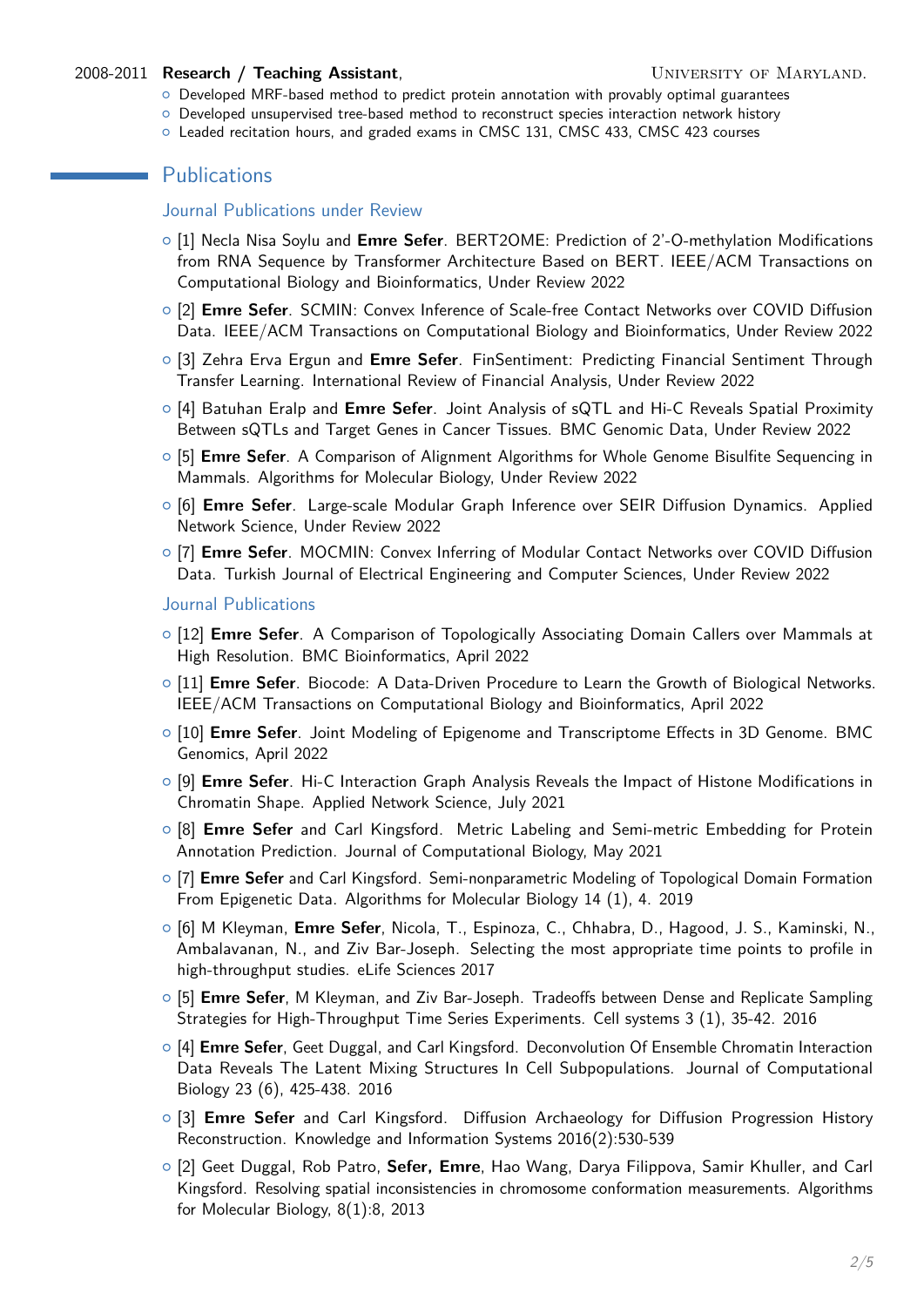{ [1] Rob Patro, **Emre Sefer**, Justin Malin, Guillaume Marcais, Saket Navlakha, Carl Kingsford. Parsimonious reconstruction of network evolution. Algorithms for Molecular Biology 2012 7:25

Conference Publications with Proceedings (Refereed)

- { [14] Ugur Dolu and **Emre Sefer**. A Novel GBT-based Approach for Cross-Channel Fraud Detection on Real-World Banking Transactions. AIAI 2022, 18th International Conference on Artificial Intelligence Applications and Innovations
- { [13] **Emre Sefer**. Joint Modeling of Histone Modifications in 3D Genome Shape Through Hi-C Interaction Graph. Complex Networks 2020
- { [12] **Emre Sefer**, and Ziv Bar-Joseph. Shall we dense? Comparing design strategies for time series expression experiments\*. RECOMB 2016, **\*Winner of the Best Paper Award**
- { [11] **Emre Sefer**, Geet Duggal, and Carl Kingsford. Deconvolution Of Ensemble Chromatin Interaction Data Reveals The Latent Mixing Structures In Cell Subpopulations. RECOMB 2015
- { [10] **Emre Sefer** and Carl Kingsford. Convex Risk Minimization To Infer Networks From Probabilistic Diffusion Data At Multiple Scales. ICDE 2015
- { [9] **Emre Sefer** and Carl Kingsford. Semi-nonparametric Modeling of Topological Domain Formation From Epigenetic Data. WABI 2015
- { [8] **Emre Sefer** and Carl Kingsford. Diffusion Archaeology for Diffusion Progression History Reconstruction. ICDM 2014
- { [7] Geet Duggal, Rob Patro, **Sefer, Emre**, Hao Wang, Darya Filippova, Samir Khuller, and Carl Kingsford. Resolving spatial inconsistencies in chromosome conformation measurements. WABI 2012
- { [6] Robert Patro, Geet Duggal, **Emre Sefer**, Hao Wang, Darya Filippova, and Carl Kingsford. The missing models: a data-driven approach for learning how networks grow\*. KDD 2012, **\*Winner of Best Video Award**
- { [5] Rob Patro, **Emre Sefer**, Justin Malin, Guillaume Marcais, Saket Navlakha, Carl Kingsford. Parsimonious reconstruction of network evolution. WABI 2011
- { [4] Robert Gove, Nick Gramsky, **Emre Sefer**, Ben Shneiderman. NetVisia: Heat map & matrix visualization of dynamic social network statistics & content. SocialCom 2011
- { [3] **Emre Sefer** and Carl Kingsford. Metric labeling and semi-metric embedding for protein annotation prediction. RECOMB 2011
- { [2] Dana Nau, **Emre Sefer**, Ugur Kuter. Thinking ahead in real-time search. ICAPS 2009
- { [1] **Emre Sefer**, Ugur Kuter, Dana Nau. Real-time A\* search with depth-k lookahead. International Symposium on Combinatorial Search, SoCS 2009

Journal & Conference Abstracts with Proceedings

- { [1] Teodora Nicola, **Emre Sefer**, et al. Identification Of Optimal Time Points And Proteomic Profiling During Murine Lung Alveolar Septation [abstract]. American Journal of Respiratory and Critical Care Medicine 2016;193:A6561
- { [2] C. R. Espinoza, D. Chhabra, T. Nicola, N. Ambalavanan, N. Kaminski , **Emre Sefer** , Z. Bar-Joseph, J. S. Hagood. Dynamic Changes of DNA Methylation During Different Stages of Normal Mouse Lung Development [abstract]. American Journal of Respiratory and Critical Care Medicine 2016;193:A2344

### Supervised Thesis

{ Ugur Dolu, 2022, Novel Sampling Technique and Gradient Boosting Tree-based Approach for Cross-channel fraud detection, Ozyegin University Data Science Department

### Invited Talks & Tutorials

Peer-reviewed Conference Presentations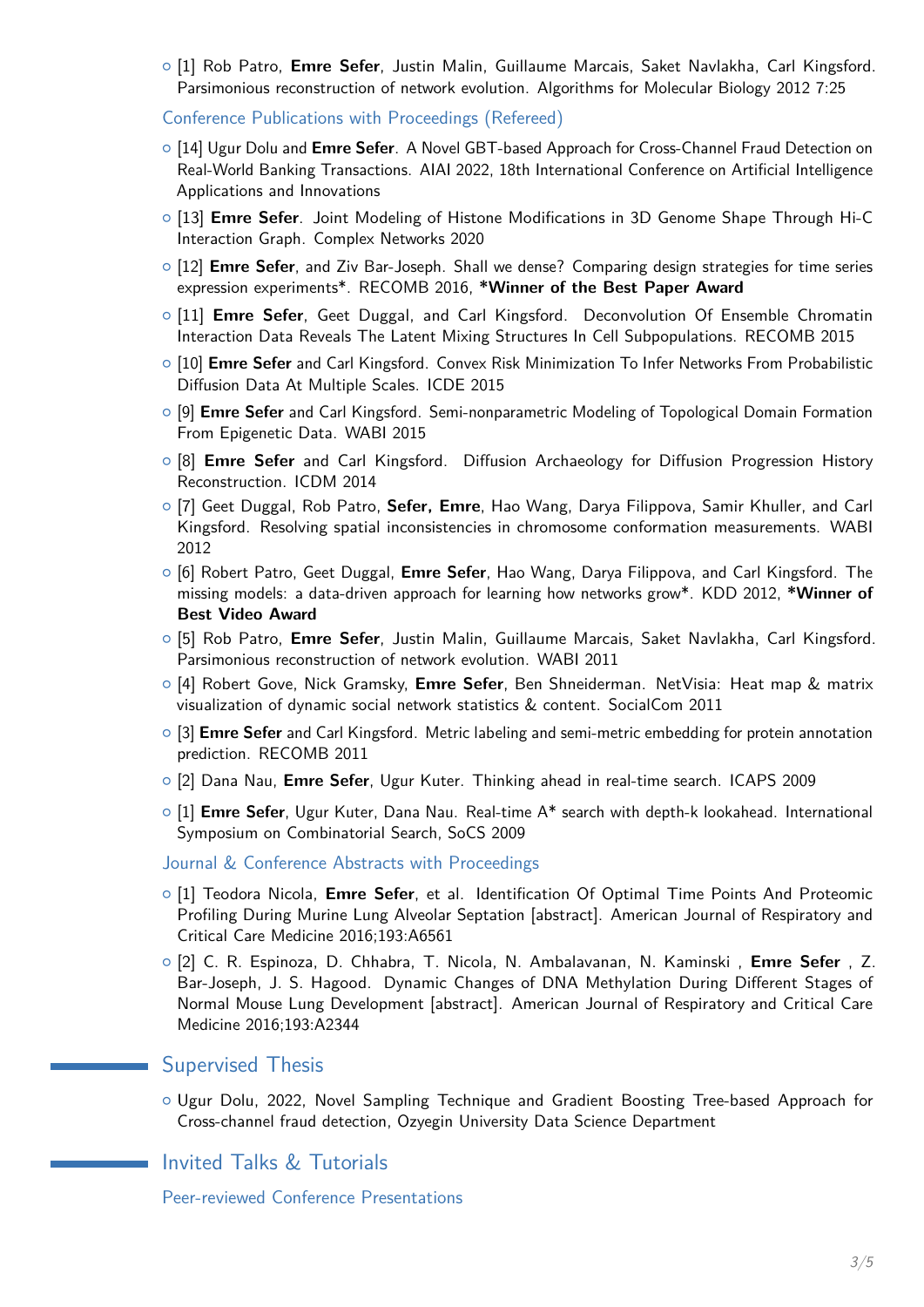- { Biocode: A Data-Driven Approach for Learning How Biological Networks Grow. BIOKDD in KDD 2021, Singapore. 15/08/2021
- { MOCMIN: Convex Inferring of Modular Contact Networks over COVID Diffusion Data. Communities in Networks Satellite in Networks 2021, Indiana, USA. 01/07/2021
- { Joint Modeling of Histone Modifications in 3D Genome Shape Through Hi-C Interaction Graph. Complex Networks 2020, Madrid, Spain. 02/12/2020
- $\circ$  Shall we dense? Comparing design strategies for time series expression experiments. RECOMB 2016, Los Angeles, USA. 10/04/2016
- { Semi-nonparametric Modeling of Topological Domain Formation From Epigenetic Data. WABI 2015, Atlanta, USA. 15/09/2015
- o Deconvolution Of Ensemble Chromatin Interaction Data Reveals The Latent Mixing Structures In Cell Subpopulations. RECOMB 2015, Warsaw, Poland 18/04/2015
- $\circ$  Convex Risk Minimization To Infer Networks From Probabilistic Diffusion Data At Multiple Scales. ICDE 2015, Seoul, South Korea. 12/04/2015
- $\circ$  Diffusion Archaeology for Diffusion Progression History Reconstruction. ICDM 2014, Shenzen, China. 18/12/2014
- $\circ$  Metric labeling and semi-metric embedding for protein annotation prediction. RECOMB 2011, Vancouver, Canada. 10/04/2011
- $\circ$  Real-time A\* search with depth-k lookahead. International Symposium on Combinatorial Search. SoCS 2009, Los Angeles, USA. 14/08/2009

### **Tutorials**

{ Finding Topological Domains in Genome. ACM-BCB 2015, Atlanta, USA. 12/09/2015

- Special Invited Talks
- { Analyzing The Present And The Past Of The Networks From Limited Information. Ozyegin University Computer Science Department, Istanbul, Turkey. 14/04/2020
- { Analyzing The Present And The Past Of The Networks From Limited Information. Istanbul Technical University, Faculty of Computer Engineering, Istanbul, Turkey. 04/04/2020
- o Analyzing The Present And The Past Of The Networks From Limited Information. Yeditepe University, Computer Engineering Department, Istanbul, Turkey. 27/03/2020
- $\circ$  Analyzing The Present And The Past Of The Networks From Limited Information. Kadir Has University Computer Science Department, Istanbul, Turkey. 20/03/2020
- $\circ$  Deconvolution Of Ensemble Chromatin Interaction Data Reveals The Latent Mixing Structures In Cell Subpopulations. Ziv-Bar Joseph's Systems Biology Research Group at CMU Machine Learning Department, Pittsburgh, PA. 14/02/2015

### **Posters**

- o Convex Risk Minimization To Infer Networks From Probabilistic Diffusion Data At Multiple Scales. GLBIO 2015, Pittsburgh, USA. 12/04/2015
- o Real-time A\* search with depth-k lookahead. International Symposium on Combinatorial Search. SoCS 2009, Los Angeles, USA. 14/08/2009

### **Professional Contributions**

- { Serving as an editor for Frontiers in Artificial Intelligence journal
- o Serving as an editor for Journal of Advances in Management Sciences & Information Systems journal
- { Gave **tutorial** about topological domains in 3D genome at ACM-BCB 2015
- { Served as a **Program Committee Member** for ACM-BCB 2015